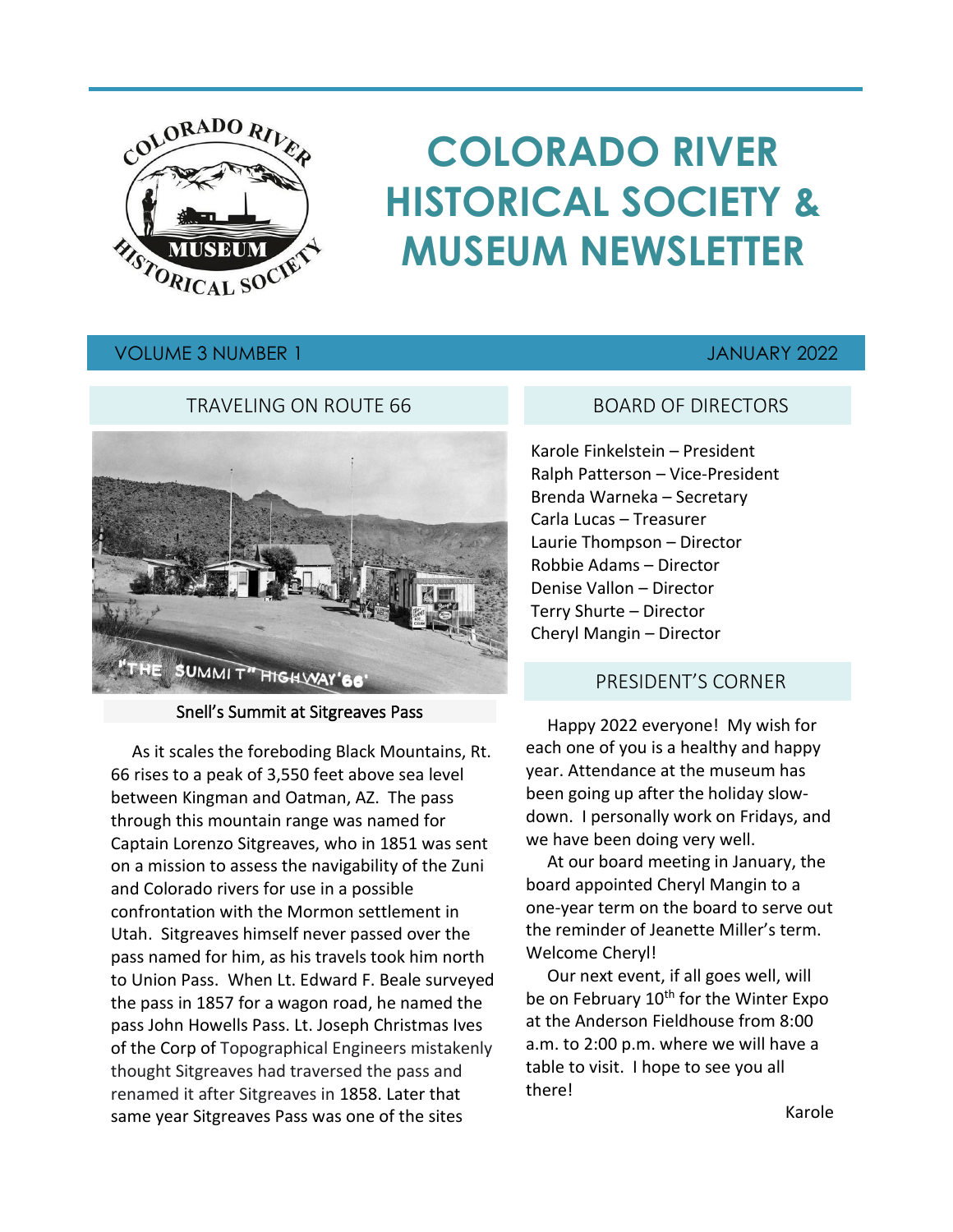that the Rose-Baley wagon train were attacked by hostile Native Americans.

 Around 1912 the road became known as Old National Trails and by 1926 had been renamed Route 66.

 In 1940 Osman Snell set up business at the summit of Sitgreaves Pass. It provided and sold gasoline, ice cream, sandwiches, soda, beer, and other conveniences that would be a sight for sore eyes as travelers reached the top of the difficult pass. Gas sold for around \$.19.

 By 1966 only the old register pumps stood on the concrete slabs in the front of the property.

 Today nothing remains of Snell's 'The Summit' as only a concrete slab remains after fire destroyed the property in 1967.



Ed's Camp

 Lowell "Ed" Edgarton was a miner who first came to the area in 1917. In 1919 he opened a trading post and rest stop called Ed's Camp that catered to the auto traveler. Business boomed, in fact it was so good that he never got the chance to enclose the trading post and simply put a roof over the foundation to protect it from the desert sun and wire screens instead of walls saying, "The hell with the building, we will leave it open."

 Ed's Camp had all the amenities needed for the Route 66 traveler of the day. In addition to the open air trading post there was the Kactus Cafe where you could get water for your radiator, a

## COLLECTIONS COMMITTEE

Cheryl Mangin – Curator Laurie Thompson – Archivist Carla Lucas – Asst. Archivist Richard Dotson – Asst. to the Committee Jim Lucas – Asst. to the Committee

#### DONATION GUIDELINES

 What we are looking for is any artifact that is pertinent to our Tri-state area. This includes, but is not limited to, photographs, family histories, military activity, Davis Dam, Native Americans, steamboats, ranching, fossils, explorers, highways, historical maps, churches and service clubs, businesses, and mining.

 Please keep in mind, these are the guidelines we use if you choose to donate an artifact in your possession:

- Is it of museum quality?
- Is it pertinent to our area of interest?
- Do we already have as good or a better prime example of the artifact?
- Does the provenance of the artifact or material increase its significance?
- Is the donor the legal owner of said materials?
- Do we have enough resources to maintain/store/display it.
- We cannot accept an artifact with stipulations on it such as it must be displayed in a particular way or time period.
- We do not accept loans.

 Give us a call at the museum if you have an artifact or historical item you would like us to consider!

 We are actively seeking local historic photographs and Mohave Valley Daily Newspapers before 2010.